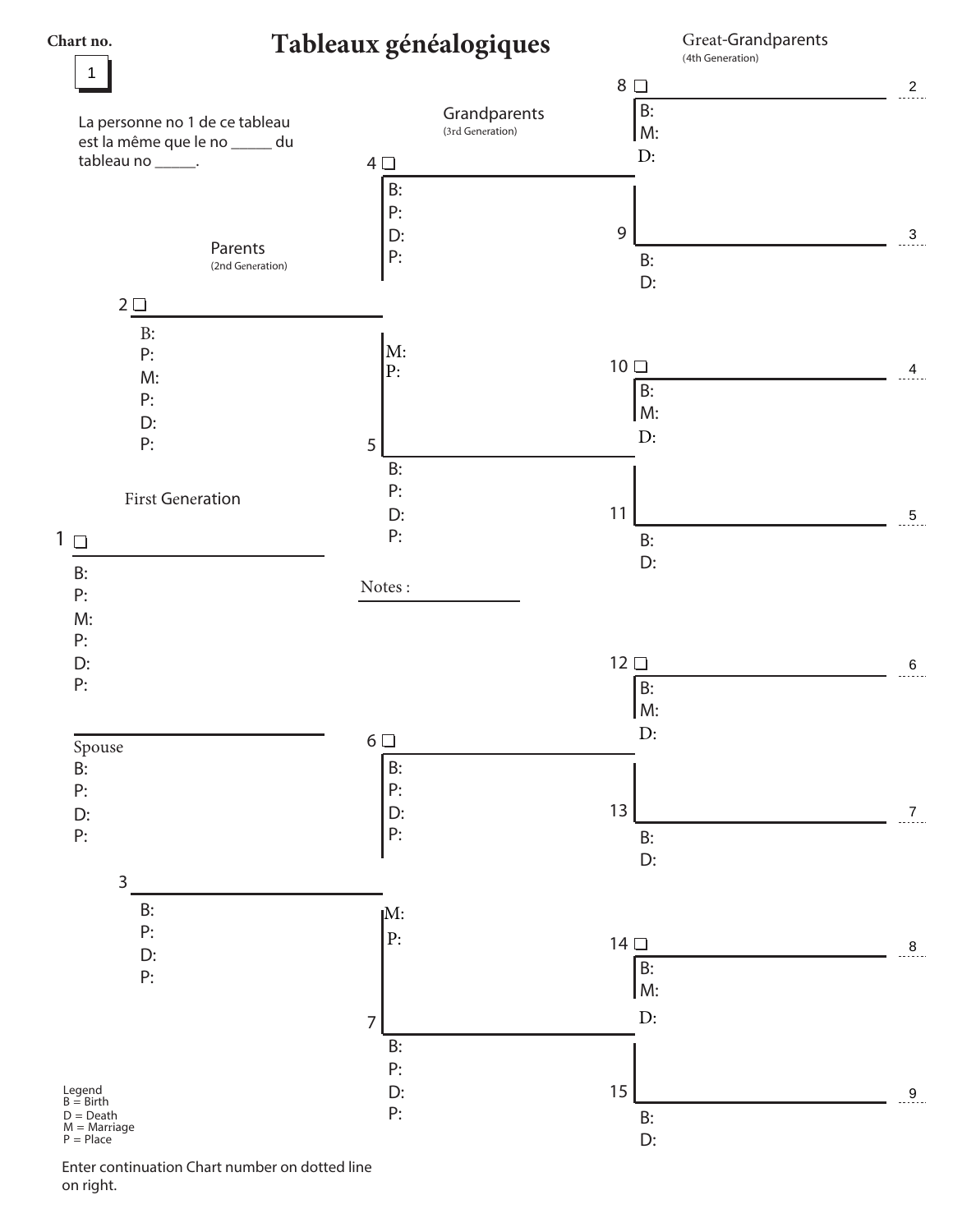$\overline{c}$ 

 $\boldsymbol{8}$  $\overline{1}$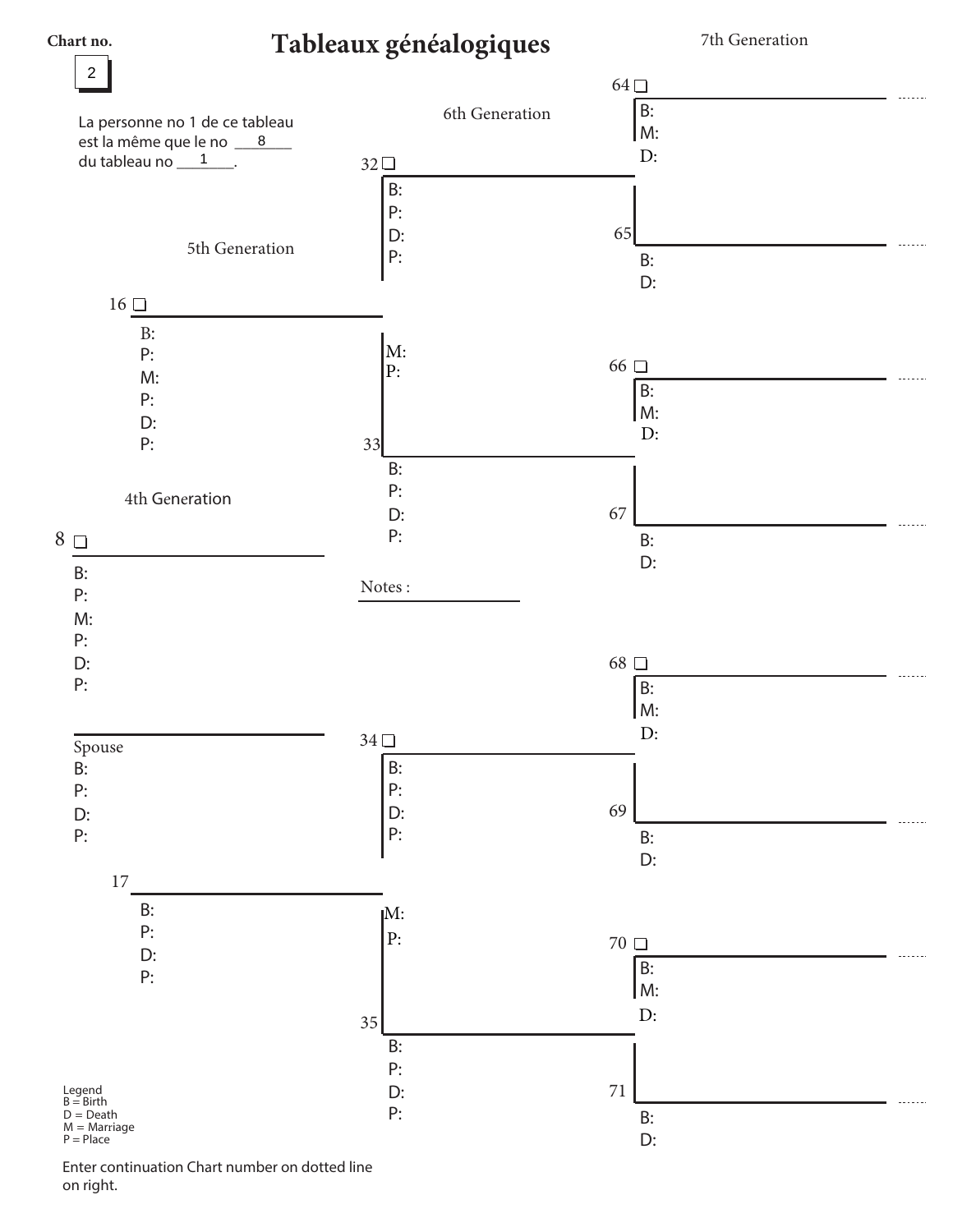$\overline{3}$ 

 $\overline{9}$  $\overline{1}$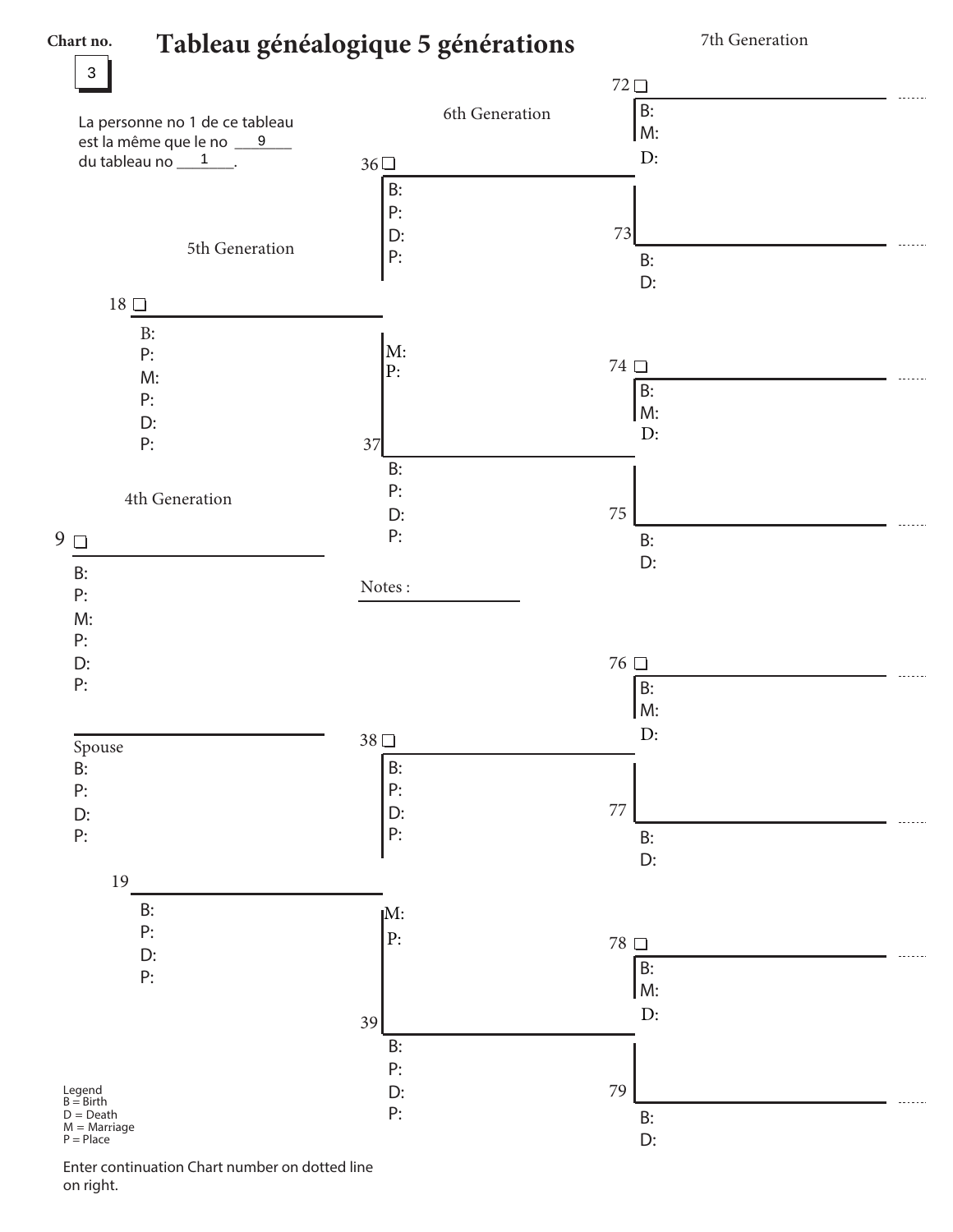$10$  $\overline{1}$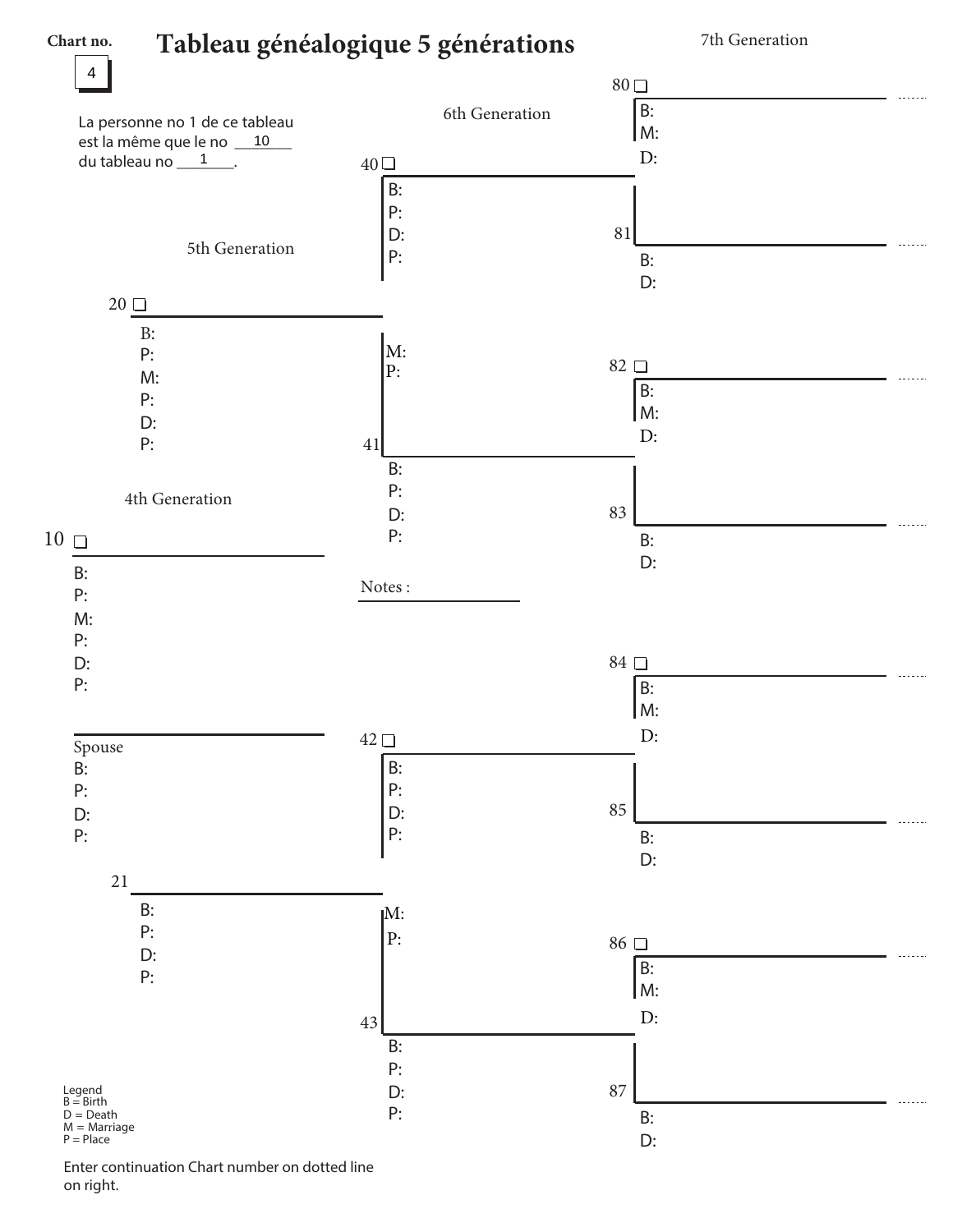$\overline{5}$ 

 $11$  $\overline{1}$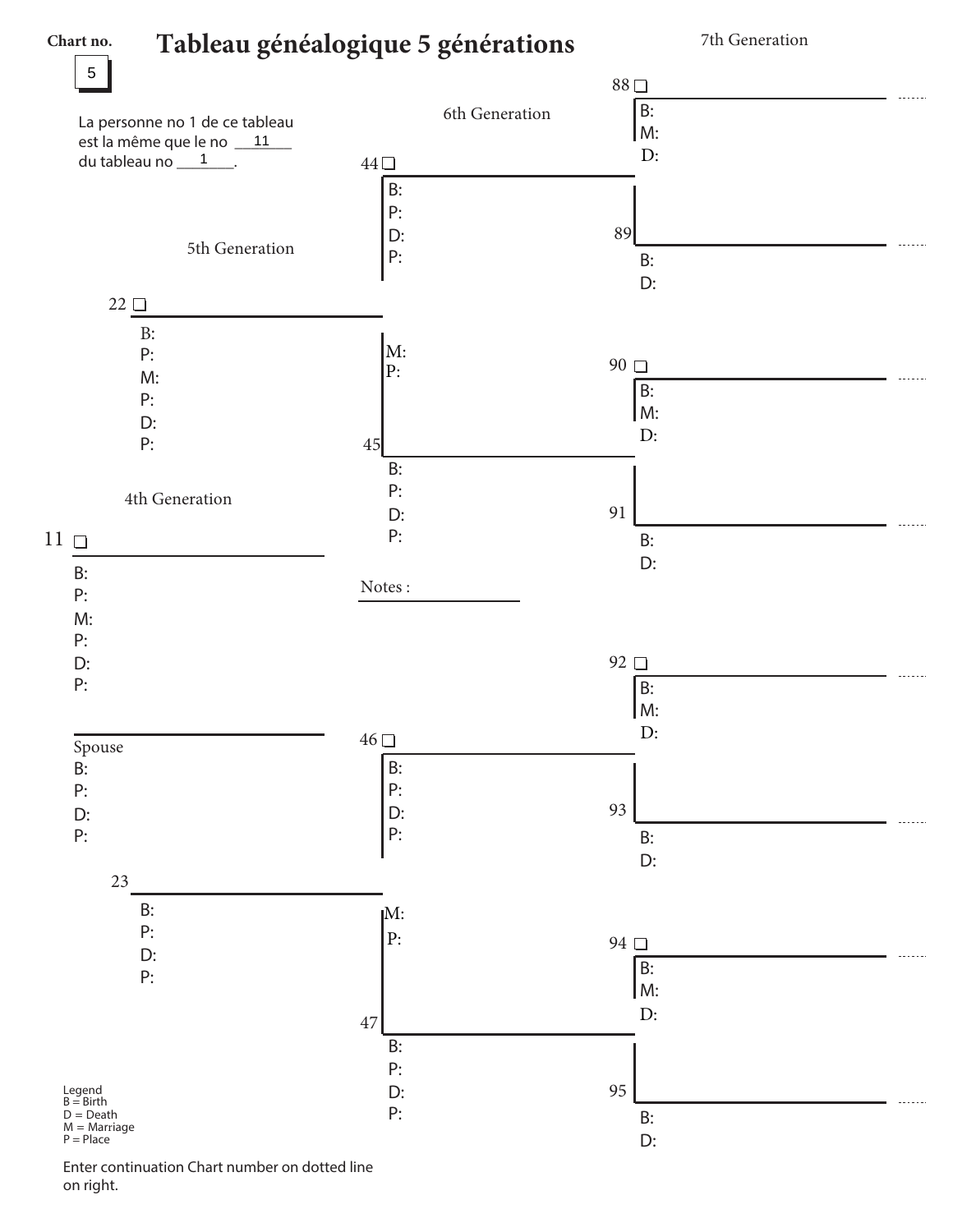$12$  $\overline{1}$ 

 $\boldsymbol{6}$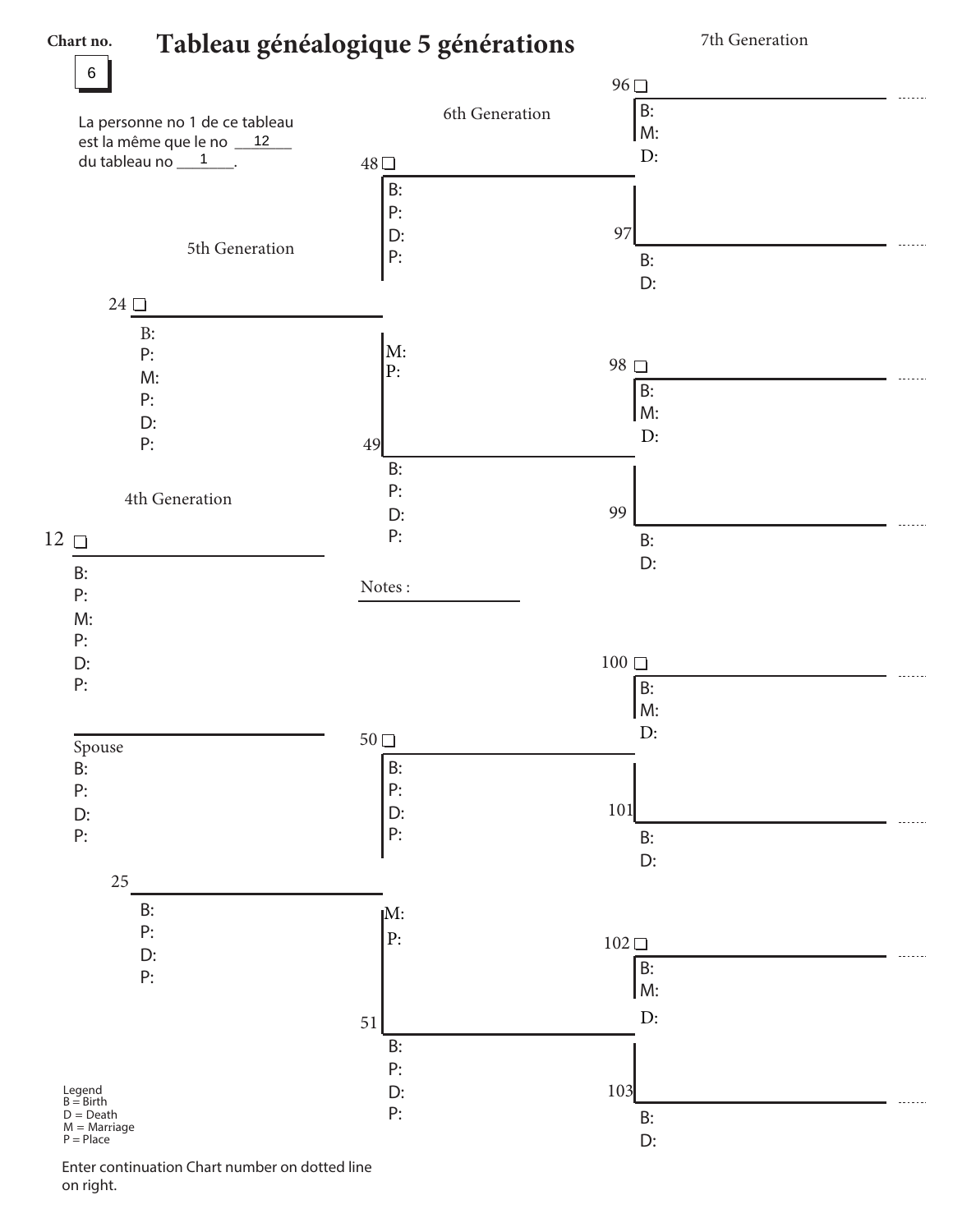## Tableau généalogi ue 5 générations

Chart no.

7th Generation



Enter ontinuation Chart number on dotted line on right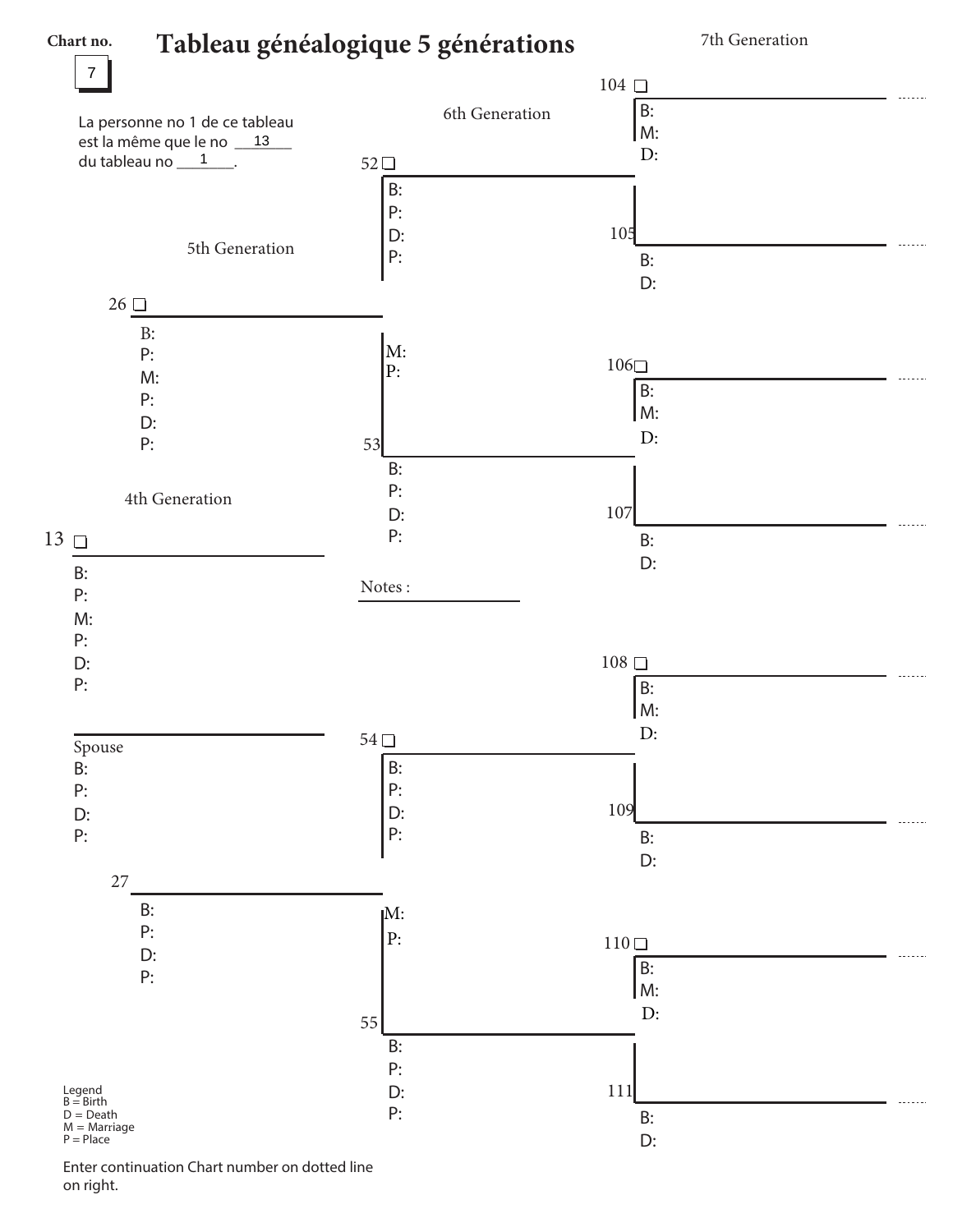## **Tableau généalogique 5 générations**

**Chart no.**

7th Generation



Enter continuation Chart number on dotted line on right.